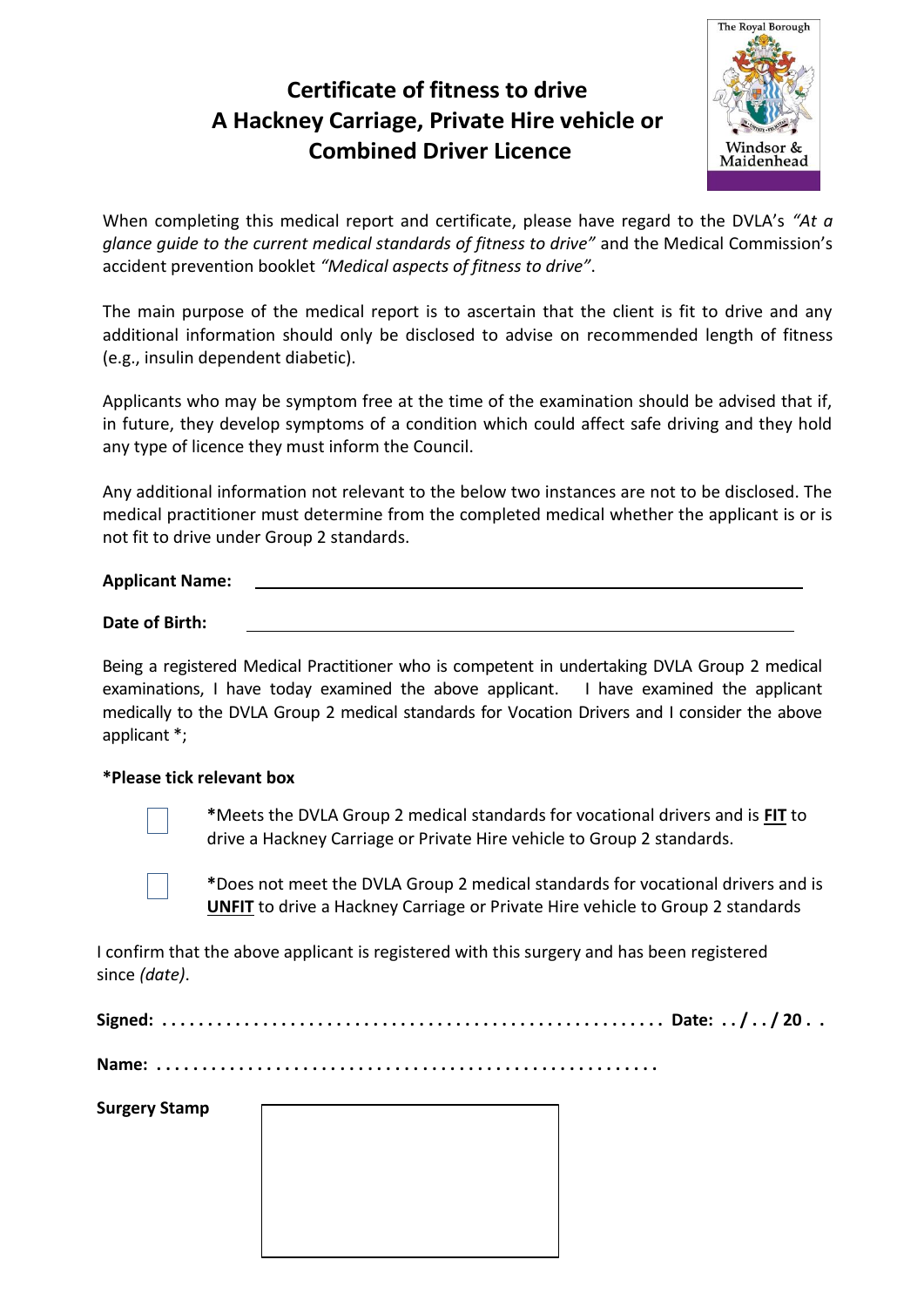Driver & Vehicle Licensing Agency

## **Medical examination report Vision assessment**

**To be filled in by a doctor or optician/optometrist** 

**Doctors** – You MUST read the notes in the INF4D leaflet so that you can decide whether you are able to fully complete the vision assessment. Please check the applicant's identity before you proceed.



**Applicant's full name Date of birth D D M M Y Y D M Y YMD**



### **Please do not detach this page**

**D4**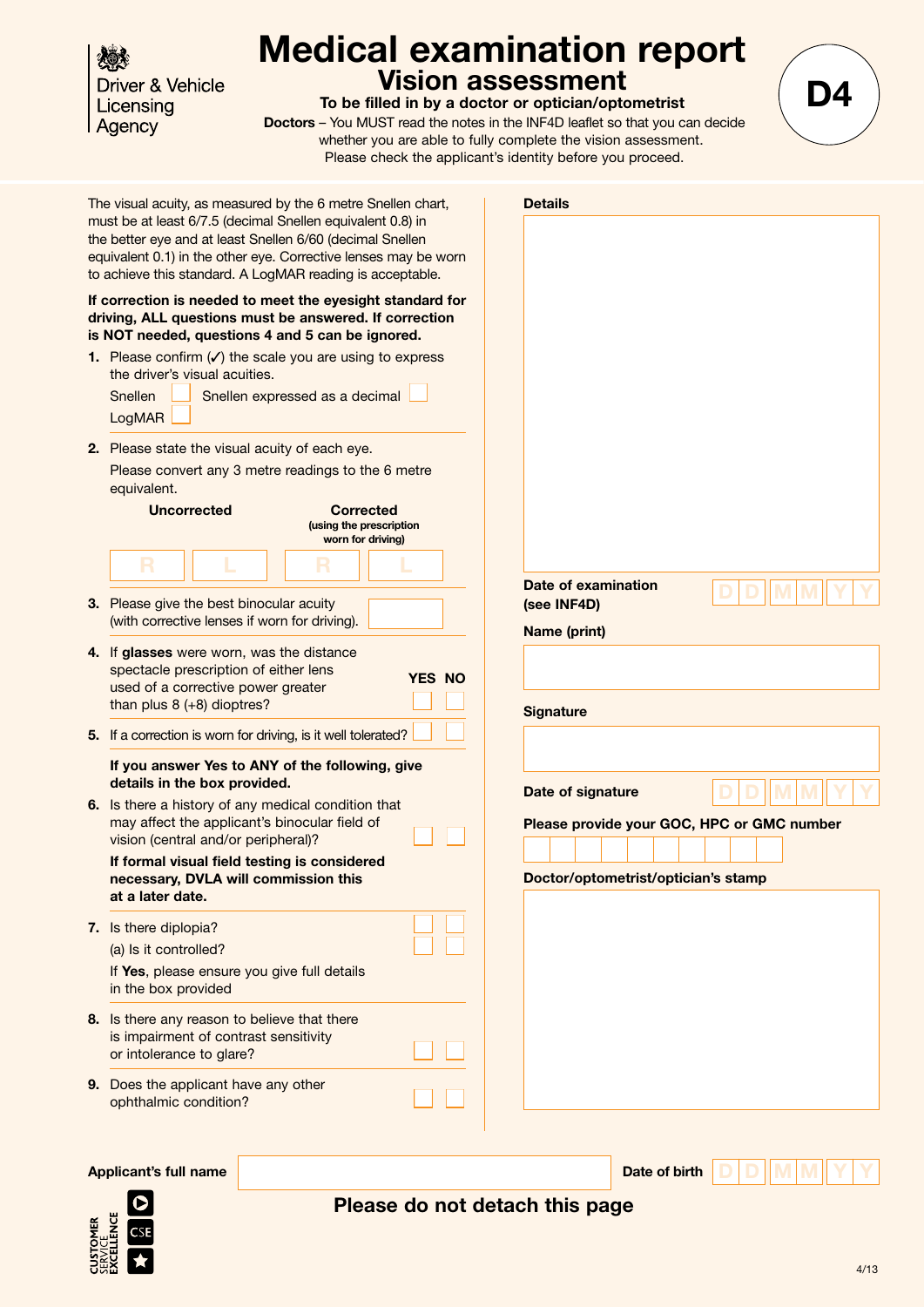**Driver & Vehicle** Licensing Agency

## **Medical examination report Medical assessment**

**Must be filled in by a doctor**

• Please check the applicant's identity before you proceed. • Please ensure you fully examine the applicant as well as taking the applicant's history. • **Please answer all questions**, and read the notes in the INF4D leaflet (Information and useful notes) to help you complete this form

**D4**

| 1 Nervous system |  |
|------------------|--|
|------------------|--|

|    | Please tick $\checkmark$ the appropriate box(es)                                             | <b>YES NO</b> |  |
|----|----------------------------------------------------------------------------------------------|---------------|--|
| 1. | Has the applicant had any form                                                               |               |  |
|    | of seizure?                                                                                  |               |  |
|    | If NO, please go to question 2                                                               |               |  |
|    | If YES, please answer questions a-f                                                          |               |  |
|    | (a) Has the applicant had more than<br>one attack?                                           |               |  |
|    | (b) Please give date of first and last attack                                                |               |  |
|    | <b>First attack</b>                                                                          |               |  |
|    | Last attack                                                                                  |               |  |
|    | (c) Is the applicant currently on                                                            |               |  |
|    | anti-epileptic medication?                                                                   |               |  |
|    | If YES, please fill in current medication in section 8                                       |               |  |
|    | (d) If no longer treated, please<br>give date when                                           |               |  |
|    | treatment ended                                                                              |               |  |
|    | (e) Has the applicant had a brain scan?                                                      |               |  |
|    | If YES, please give details in section 6                                                     |               |  |
|    | (f)<br>Has the applicant had an EEG?                                                         |               |  |
|    | If YES to any of above, please supply<br>reports if available.                               |               |  |
|    | If YES, please give date(s) and details in section 6                                         |               |  |
| 3. | Does the applicant suffer from narcolepsy<br>or cataplexy                                    |               |  |
|    | If YES, please give date(s) and details in section 6                                         |               |  |
| 4. | Is there a history of, or evidence of ANY                                                    |               |  |
|    | conditions listed at a-h?                                                                    |               |  |
|    | If NO, go to section 2                                                                       |               |  |
|    | If YES, please give full details at section 6                                                |               |  |
|    | and supply relevant reports                                                                  |               |  |
|    | (a) Stroke or TIA                                                                            |               |  |
|    | If YES, please<br>give date                                                                  |               |  |
|    | Has there been a full recovery?                                                              |               |  |
|    | Has a carotid ultra sound been undertaken?                                                   |               |  |
|    | (b) Sudden and disabling dizziness/vertigo<br>within the last year with a liability to recur |               |  |
|    | (c) Subarachnoid haemorrhage                                                                 |               |  |
|    | (d) Serious traumatic brain injury within the<br>last 10 years                               |               |  |
|    | (e) Any form of brain tumour                                                                 |               |  |
|    | (f) Other brain surgery or abnormality                                                       |               |  |
|    | (g) Chronic neurological disorders                                                           |               |  |
|    | (h) Parkinson's disease                                                                      |               |  |
|    |                                                                                              |               |  |

|     |                                                                                                                               | <b>YES NO</b> |  |
|-----|-------------------------------------------------------------------------------------------------------------------------------|---------------|--|
|     | Does the applicant have diabetes mellitus?<br>If NO, please go to section 3<br>If YES, please answer the following questions. |               |  |
|     | Is the diabetes managed by:-                                                                                                  |               |  |
|     | (a) Insulin?                                                                                                                  |               |  |
|     | If YES, please give date started on insulin                                                                                   |               |  |
|     | (b) If treated with insulin, are there at least<br>3 months of blood glucose readings<br>stored on a memory meter(s)?         |               |  |
|     | If NO, please give details in section 6                                                                                       |               |  |
|     | (c) Other injectable treatments?                                                                                              |               |  |
|     | (d) A Sulphonylurea or a Glinide?                                                                                             |               |  |
|     | (e) Oral hypoglycaemic agents and diet?                                                                                       |               |  |
|     | If YES to any of a-e, please fill in<br>current medication in section 8                                                       |               |  |
| (f) | Diet only?                                                                                                                    |               |  |
|     | (a) Does the applicant test blood glucose<br>at least twice every day?                                                        |               |  |
|     | (b) Does the applicant test at times<br>relevant to driving?                                                                  |               |  |
|     | (c) Does the applicant keep fast acting<br>carbohydrate within easy reach<br>when driving?                                    |               |  |
|     | (d) Does the applicant have a clear<br>understanding of diabetes and the<br>necessary precautions for safe driving?           |               |  |
|     | Is there any evidence of impaired awareness<br>of hypoglycaemia?                                                              |               |  |
|     | Is there a history of hypoglycaemia                                                                                           |               |  |
|     | in the last 12 months requiring the                                                                                           |               |  |
|     | assistance of another person?                                                                                                 |               |  |
|     | Is there evidence of:-                                                                                                        |               |  |
|     | (a) Loss of visual field?                                                                                                     |               |  |
|     | (b) Severe peripheral neuropathy, sufficient<br>to impair limb function for safe driving?                                     |               |  |
|     | If YES to any of 4-6 above, please give details<br>in section 6                                                               |               |  |
|     | Has there been laser treatment or intra-vitreal                                                                               |               |  |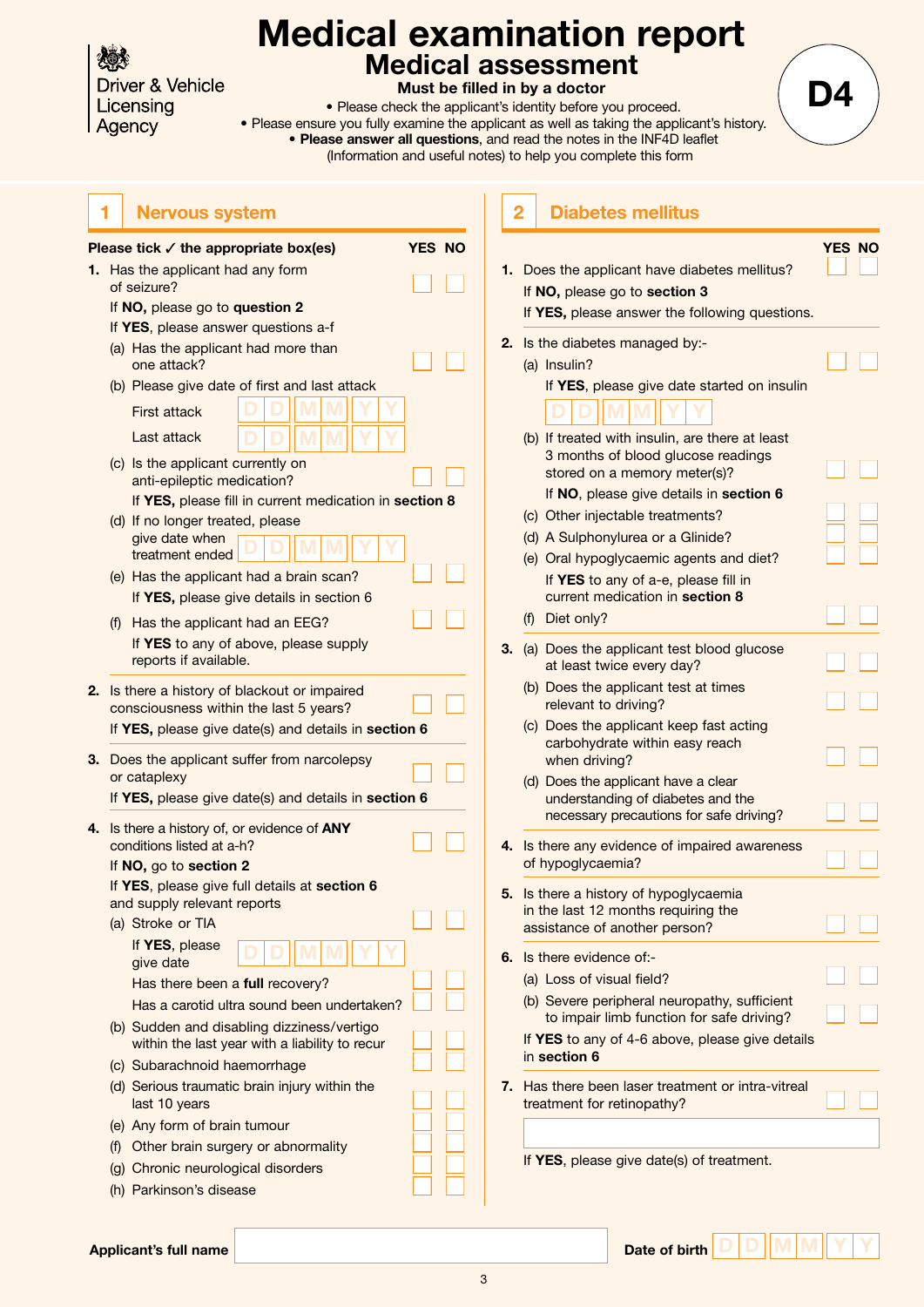### **3 Psychiatric illness**

Is there a history of, or evidence of, **ANY** of the conditions listed at 1–7 below?

- **n** Please enclose relevant hospital notes
- $\blacksquare$  If applicant remains under specialist clinic(s), ensure details are filled in at section 7.

**YES NO**

- **1.** Significant psychiatric disorder within the past 6 months
- **2.** Psychosis or hypomania/mania within the past 3 years, including psychotic depression
- **3.** Dementia or cognitive impairment
- 4. Persistent alcohol misuse in the past 12 months
- **5.** Alcohol dependence in the past 3 years
- 6. Persistent drug misuse in the past 12 months
- **7.** Drug dependence in the past 3 years **If yes to ANY of questions 4-7, please state how long this has been controlled**

**Please give details of past consumption or name of drug(s) and frequency**

**4 Cardiac**

| <b>Coronary artery disease</b><br>4Α                                                                                        |               |  |
|-----------------------------------------------------------------------------------------------------------------------------|---------------|--|
|                                                                                                                             | <b>YES NO</b> |  |
| Is there a history of, or evidence<br>of, coronary artery disease?                                                          |               |  |
| If NO, go to section 4B                                                                                                     |               |  |
| If YES, please answer all questions below and give details<br>at section 6 of the form and enclose relevant hospital notes. |               |  |
| 1. Has the applicant suffered from Angina?                                                                                  |               |  |
| If YES, please<br>give the date<br>of the last known attack                                                                 |               |  |
| 2. Acute coronary syndromes including<br>Myocardial infarction?<br>If YES, please                                           |               |  |
| give date<br><b>3.</b> Coronary angioplasty (P.C.I.)                                                                        |               |  |
| If YES, please<br>give date of                                                                                              |               |  |

**4.** Coronary artery by-pass graft surgery? If **YES**, please give date **D D M M Y Y D M Y YMD**

most recent intervention

#### **4B Cardiac arrhythmia**

|    |                                                                                                                                                                                                                                        | <b>YES NO</b> |
|----|----------------------------------------------------------------------------------------------------------------------------------------------------------------------------------------------------------------------------------------|---------------|
|    | Is there a history of, or evidence<br>of, cardiac arrhythmia?                                                                                                                                                                          |               |
|    | If NO, go to section 4C                                                                                                                                                                                                                |               |
|    | If YES, please answer all questions below and<br>give details in section 6                                                                                                                                                             |               |
| 1. | Has there been a significant disturbance<br>of cardiac rhythm? i.e. Sinoatrial disease,<br>significant atrio-ventricular conduction defect,<br>atrial flutter/fibrillation, narrow or broad<br>complex tachycardia in the last 5 years |               |
| 2. | Has the arrhythmia been controlled<br>satisfactorily for at least 3 months?                                                                                                                                                            |               |
| 3. | Has an ICD or biventricular pacemaker<br>(CRST-D type) been implanted?                                                                                                                                                                 |               |
| 4. | Has a pacemaker been implanted?<br>If YES:-                                                                                                                                                                                            |               |
|    | (a) Please supply date<br>of implantation                                                                                                                                                                                              |               |
|    | (b) Is the applicant free of symptoms that<br>caused the device to be fitted?                                                                                                                                                          |               |
|    | (c) Does the applicant attend a pacemaker<br>clinic regularly?                                                                                                                                                                         |               |
| 4C | <b>Peripheral arterial disease</b><br>(excluding Buerger's disease)<br>aortic aneurysm/dissection                                                                                                                                      |               |
|    | Is there a history of, or evidence of, ANY of                                                                                                                                                                                          | <b>YES NO</b> |
|    |                                                                                                                                                                                                                                        |               |
|    | the following:                                                                                                                                                                                                                         |               |
|    | If NO, go to section 4D.<br>If YES, please answer all questions below and give details                                                                                                                                                 |               |
|    | in section 6                                                                                                                                                                                                                           | <b>YES NO</b> |
| 1. | Peripheral arterial disease<br>(excluding Buerger's disease)                                                                                                                                                                           |               |
| 2. | Does the applicant have claudication?<br>If YES, how long in minutes can the applicant walk                                                                                                                                            |               |
|    | at a brisk pace before being symptom-limited?<br>Please give details                                                                                                                                                                   |               |
| З. | Aortic aneurysm<br>If YES:                                                                                                                                                                                                             |               |
|    | Abdominal<br>(a) Site of Aneurysm:<br>Thoracic                                                                                                                                                                                         |               |
|    | (b) Has it been repaired successfully?                                                                                                                                                                                                 |               |
|    | (c) Is the transverse diameter<br>currently $> 5.5$ cm?                                                                                                                                                                                |               |
|    | If NO, please provide latest measurement<br>and date obtained                                                                                                                                                                          |               |
|    |                                                                                                                                                                                                                                        |               |
| 4. | Dissection of the aorta repaired successfully                                                                                                                                                                                          |               |
|    | If YES, please provide copies of all reports to include<br>those dealing with any surgical treatment.                                                                                                                                  |               |

**D D M M Y Y D M Y YMD**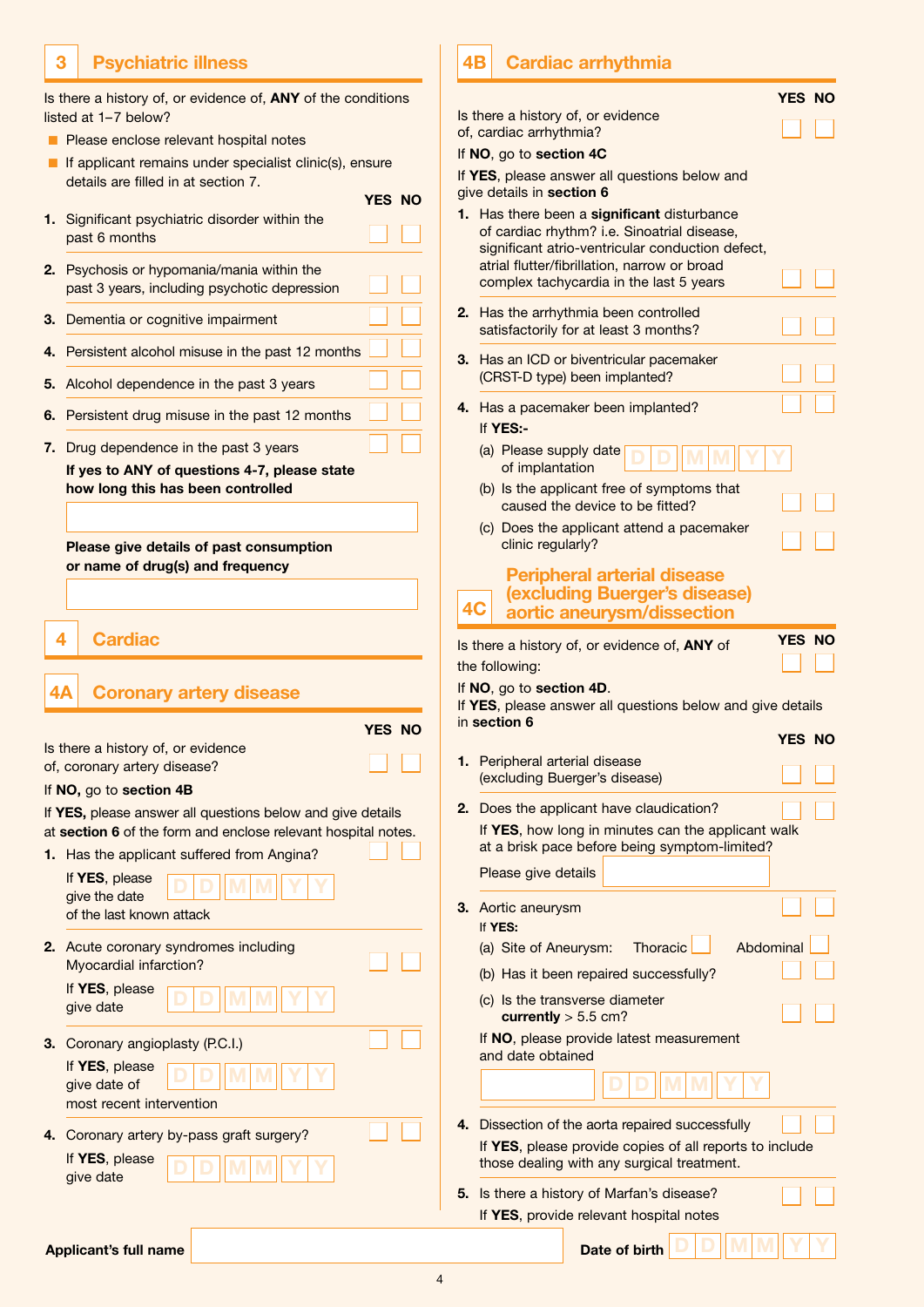| <b>Valvular/congenital heart disease</b><br>4 <sub>D</sub>                              |        | <b>YES NO</b><br>3. Has an echocardiogram been undertaken                                    |
|-----------------------------------------------------------------------------------------|--------|----------------------------------------------------------------------------------------------|
|                                                                                         | YES NO | (or planned)?                                                                                |
| Is there a history of, or evidence of,<br>valvular/congenital heart disease?            |        | (a) If YES, please<br>give date<br>and give details in section 6                             |
| If NO, go to section 4E                                                                 |        | (b) If undertaken, is/was the left ejection                                                  |
| If YES, please answer all questions below and<br>give details in section 6 of the form. |        | fraction greater than or equal to 40%?                                                       |
| 1. Is there a history of congenital heart disorder?                                     |        | Please provide relevant reports if available                                                 |
| Is there a history of heart valve disease?<br>2.                                        |        | 4. Has a coronary angiogram been undertaken<br>(or planned)?                                 |
| 3. Is there any history of embolism?<br>(not pulmonary embolism)                        |        | If YES, please<br>give date<br>and give details in section 6                                 |
| 4. Does the applicant currently have                                                    |        | Please provide relevant reports if available                                                 |
| significant symptoms?<br>5. Has there been any progression since the                    |        | 5. Has a 24 hour ECG tape been undertaken<br>(or planned)?                                   |
| last licence application? (if relevant)                                                 |        | If YES, please<br>give date                                                                  |
| 4E<br><b>Cardiac other</b>                                                              |        | and give details in section 6                                                                |
| Does the applicant have a history of ANY<br>of the following conditions:                | YES NO | Please provide relevant reports if available<br>6. Has a myocardial perfusion scan or stress |
| If NO, go to section 4F                                                                 |        | echo study been undertaken (or planned)?<br>If YES, please                                   |
| If YES, please answer ALL questions and give<br>details in section 6                    |        | give date<br>and give details in section 6                                                   |
| (a) a history of, or evidence of, heart failure?                                        |        | Please provide relevant reports if available                                                 |
| (b) established cardiomyopathy?                                                         |        | 4G                                                                                           |
| (c) has a Left Ventricular Assist Device (LVAD)<br>been implanted?                      |        | <b>Blood pressure</b><br>1. Please record today's blood                                      |
| (d) a heart or heart/lung transplant?                                                   |        | pressure reading                                                                             |
| (e) untreated atrial myxoma                                                             |        | YES NO                                                                                       |
|                                                                                         |        | 2. Is the applicant on anti-hypertensive treatment?                                          |
| <b>Cardiac investigations</b><br>4F                                                     |        | If YES provide three previous readings with dates<br>if available                            |
| This section must be filled in for all applicants                                       |        |                                                                                              |
|                                                                                         | YES NO |                                                                                              |
| 1. Has a resting ECG been undertaken?                                                   |        |                                                                                              |
| If YES, does it show:-<br>(a) pathological Q waves?                                     |        |                                                                                              |
| (b) left bundle branch block?                                                           |        |                                                                                              |
| (c) right bundle branch block?                                                          |        |                                                                                              |
| If yes to a, b or c please provide a copy of the                                        |        |                                                                                              |
| relevant ECG report or comment at section 6                                             |        |                                                                                              |
| 2. Has an exercise ECG been undertaken<br>(or planned)?                                 |        |                                                                                              |
| If YES, please<br>give date and<br>give details in section 6                            |        |                                                                                              |
| Please provide relevant reports if available                                            |        |                                                                                              |
|                                                                                         |        |                                                                                              |
|                                                                                         |        |                                                                                              |
|                                                                                         |        |                                                                                              |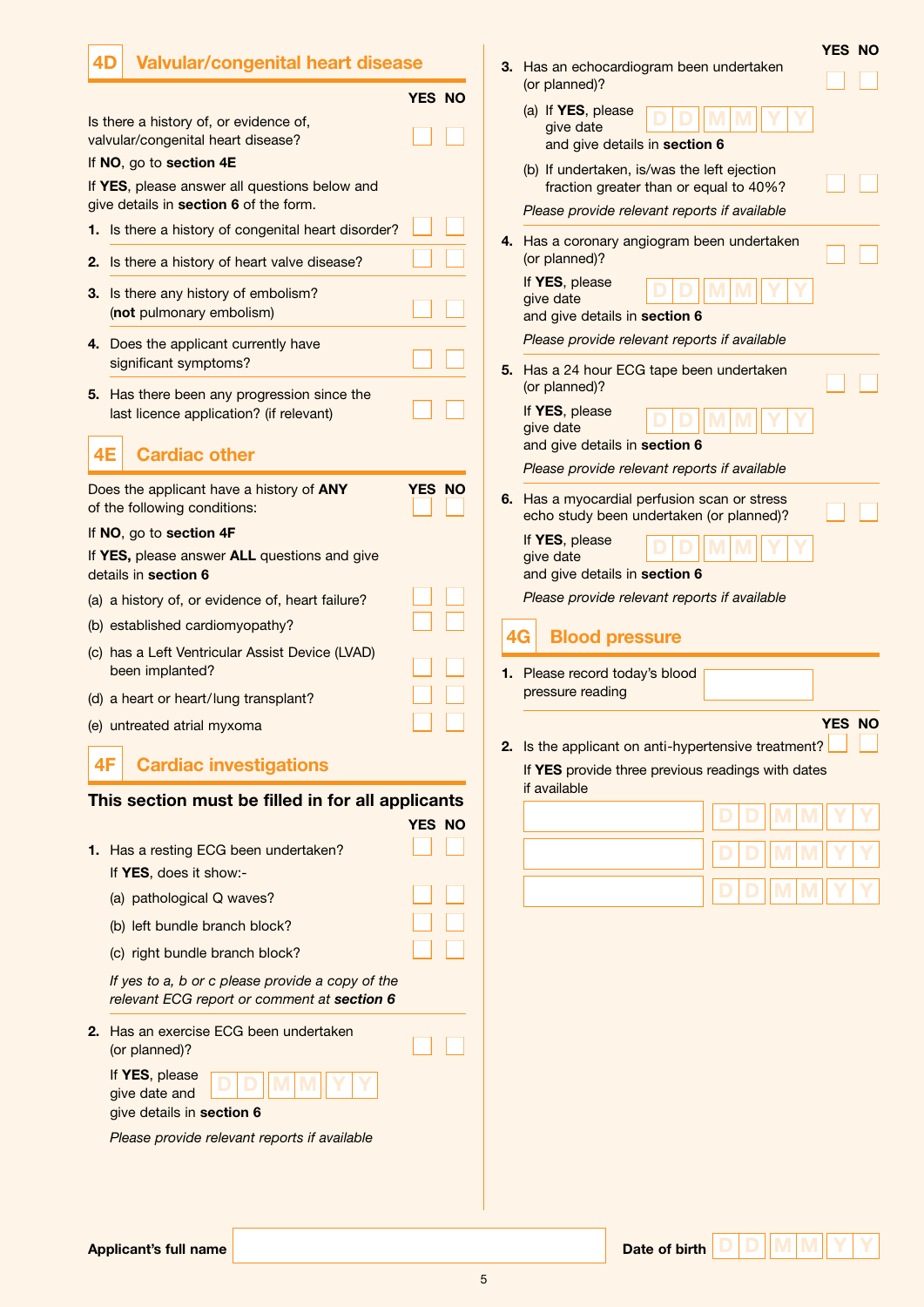### **5 General**

| Please answer ALL questions. If 'YES' to any give full |  |  |
|--------------------------------------------------------|--|--|
| details in section 6.                                  |  |  |

|    | details III secuoli o.                                                                                                                                                                                 | <b>YES NO</b> |  |
|----|--------------------------------------------------------------------------------------------------------------------------------------------------------------------------------------------------------|---------------|--|
| 1. | Is there currently any functional impairment<br>that is likely to affect control of the vehicle?                                                                                                       |               |  |
| 2. | Is there a history of bronchogenic carcinoma<br>or other malignant tumour with a significant<br>liability to metastasise cerebrally?                                                                   |               |  |
| 3. | Is there any illness that may cause significant<br>fatigue or cachexia that affects safe driving?                                                                                                      |               |  |
| 4. | Is the applicant profoundly deaf?<br>If YES, is the applicant able to communicate<br>in the event of an emergency by speech<br>or by using a device, e.g. a textphone?                                 |               |  |
| 5. | Does the applicant have a history of<br>liver disease of any origin?<br>If YES, please give details in section 6                                                                                       |               |  |
| 6. | Is there a history of renal failure?<br>If YES, please give details in section 6                                                                                                                       |               |  |
| 7. | (a) Is there a history of, or evidence of,<br>obstructive sleep apnoea syndrome?<br>(b) Is there any other medical condition<br>causing excessive daytime sleepiness?<br>If YES, please give diagnosis |               |  |
|    |                                                                                                                                                                                                        |               |  |
|    | If YES, to 7a or b please give                                                                                                                                                                         |               |  |
|    | Date of diagnosis<br>(i)                                                                                                                                                                               |               |  |
|    | (ii) Is it controlled successfully?                                                                                                                                                                    |               |  |
|    | (iii) If YES, please state treatment                                                                                                                                                                   |               |  |
|    | (iv) Please state period of control                                                                                                                                                                    |               |  |
|    | (v) Date last seen<br>by consultant                                                                                                                                                                    |               |  |
| 8. | Does the applicant have severe symptomatic<br>respiratory disease causing chronic hypoxia?                                                                                                             |               |  |
| 9. | Does any medication currently taken cause<br>the applicant side effects that could affect<br>safe driving?<br>If YES, please provide details of medication<br>and symptoms in section 6                |               |  |
|    | 10. Does the applicant have an ophthalmic<br>condition?<br>If YES, please provide details in section 6                                                                                                 |               |  |
|    | 11. Does the applicant have any other medical<br>condition that could affect safe driving?<br>If YES, please provide details in section 6                                                              |               |  |

### **6 Further details**

**Please forward copies of relevant hospital notes. Please do not send any notes not related to fitness to drive.**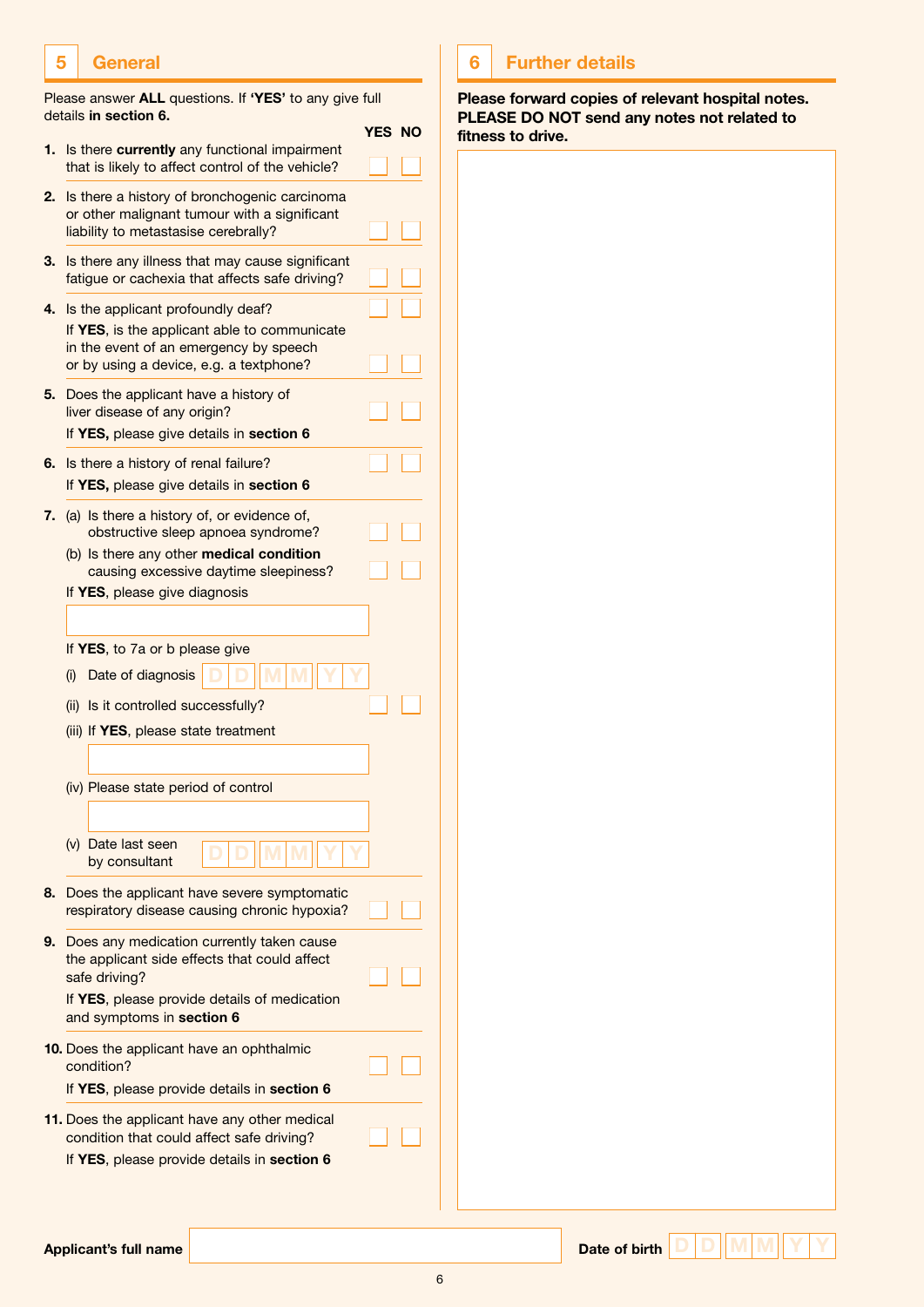# **7 Consultants' details**

Details of type of specialist(s)/consultants, including address.

|      | Consultant in                  |                                                               |
|------|--------------------------------|---------------------------------------------------------------|
| Name |                                |                                                               |
|      | Address                        |                                                               |
|      |                                |                                                               |
|      |                                |                                                               |
|      | Date of last appointment       |                                                               |
|      | Consultant in                  |                                                               |
| Name |                                |                                                               |
|      | Address                        |                                                               |
|      |                                |                                                               |
|      |                                |                                                               |
|      | Date of last appointment       |                                                               |
|      | Consultant in                  |                                                               |
| Name |                                |                                                               |
|      | <b>Address</b>                 |                                                               |
|      |                                |                                                               |
|      |                                |                                                               |
|      | Date of last appointment       |                                                               |
| 8    | <b>Medication</b>              |                                                               |
|      | a separate sheet if necessary) | Please provide details of all current medication (continue on |
|      | <b>Medication</b>              | Dosage                                                        |
|      |                                |                                                               |
|      | Reason for taking:             |                                                               |
|      | <b>Medication</b>              | Dosage                                                        |
|      |                                |                                                               |
|      | Reason for taking:             |                                                               |
|      | <b>Medication</b>              | Dosage                                                        |
|      |                                |                                                               |
|      | Reason for taking:             |                                                               |

Medication **Dosage** 

Medication **Dosage** 

# Patient's weight (kg) Height (cms) **9 Additional information**

Details of smoking habits, if any

Number of alcohol units taken each week

## **Examining doctor's details**

To be filled in by doctor carrying out the examination

**Please ensure all sections of the form have been completed. Failure to do so will result in the form being rejected.**

| <b>10</b> Doctor's details (please print name and address in capital letters) |  |
|-------------------------------------------------------------------------------|--|
|                                                                               |  |

| Name                                     |  |  |  |  |  |
|------------------------------------------|--|--|--|--|--|
| Address                                  |  |  |  |  |  |
|                                          |  |  |  |  |  |
|                                          |  |  |  |  |  |
|                                          |  |  |  |  |  |
| Telephone                                |  |  |  |  |  |
| Email address                            |  |  |  |  |  |
| Fax number                               |  |  |  |  |  |
| <b>Surgery stamp</b>                     |  |  |  |  |  |
|                                          |  |  |  |  |  |
|                                          |  |  |  |  |  |
|                                          |  |  |  |  |  |
|                                          |  |  |  |  |  |
|                                          |  |  |  |  |  |
| <b>GMC registration number</b>           |  |  |  |  |  |
|                                          |  |  |  |  |  |
| <b>Signature of medical practitioner</b> |  |  |  |  |  |

**Date of examination**

**D D M M Y Y** 

**Applicant's full name Date of birth <b>Date of birth Date of birth Date of birth** 

Reason for taking:

Reason for taking: